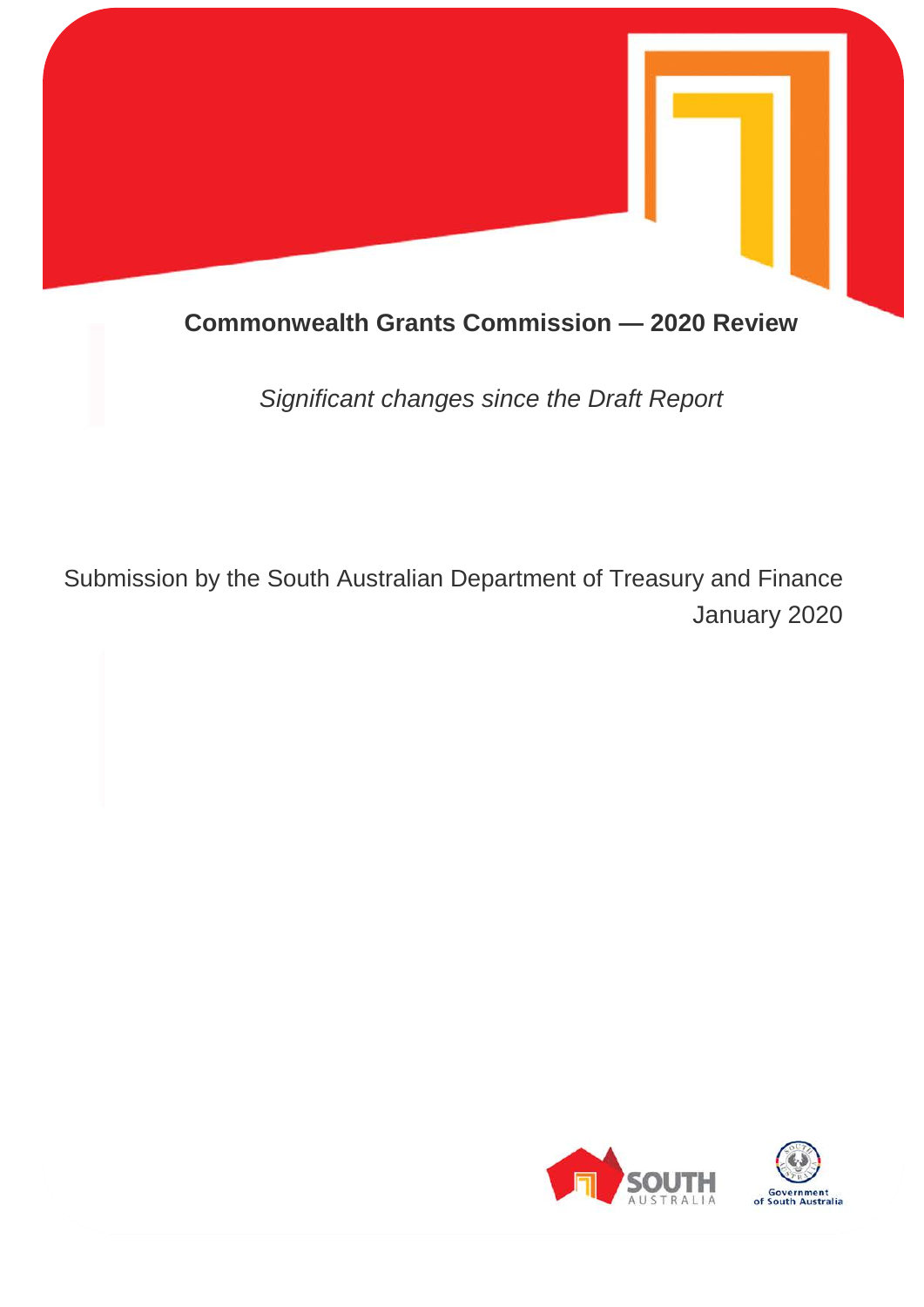# **Introduction**

South Australia welcomes the opportunity to comment on the Commonwealth Grants Commission's *Significant changes since the draft report* paper. Comments on the proposed changes are discussed below.

South Australia notes that the Commission has not as yet responded to several significant issues raised in our submission on the Draft report. In this submission, we requested:

- Further consideration of the discount applied to the land tax assessment.
- Consistent treatment of duty on Compulsory Third Party insurance premiums.
- Further consideration of how students from low-SES backgrounds are reflected in the schools assessment.
- Assessment of student transport costs remaining in the Schools category.
- Re-consideration of the application of the wage cost assessment to the Schools category.
- Assessment of non-NDIS disability expenses in the other welfare component (assessment based on SES characteristics).
- Inclusion of the Strzelecki Track on the assessed rural road network.
- The application of a discount to the urban public transport assessment to reflect data concerns and the lack of data points for high density communities.
- Using the number of mining operations to drive the assessment of mining regulation rather than sector size.

South Australia expects that the Commission will address these issues in the preparation of the Final Report. In particular, South Australia would like the regression model for the Schools assessment proposed in the draft report reconsidered. The Commission's proposed models do not reflect the way schools are funded and have produced counter-intuitive results, especially in relation to students from low-SES backgrounds.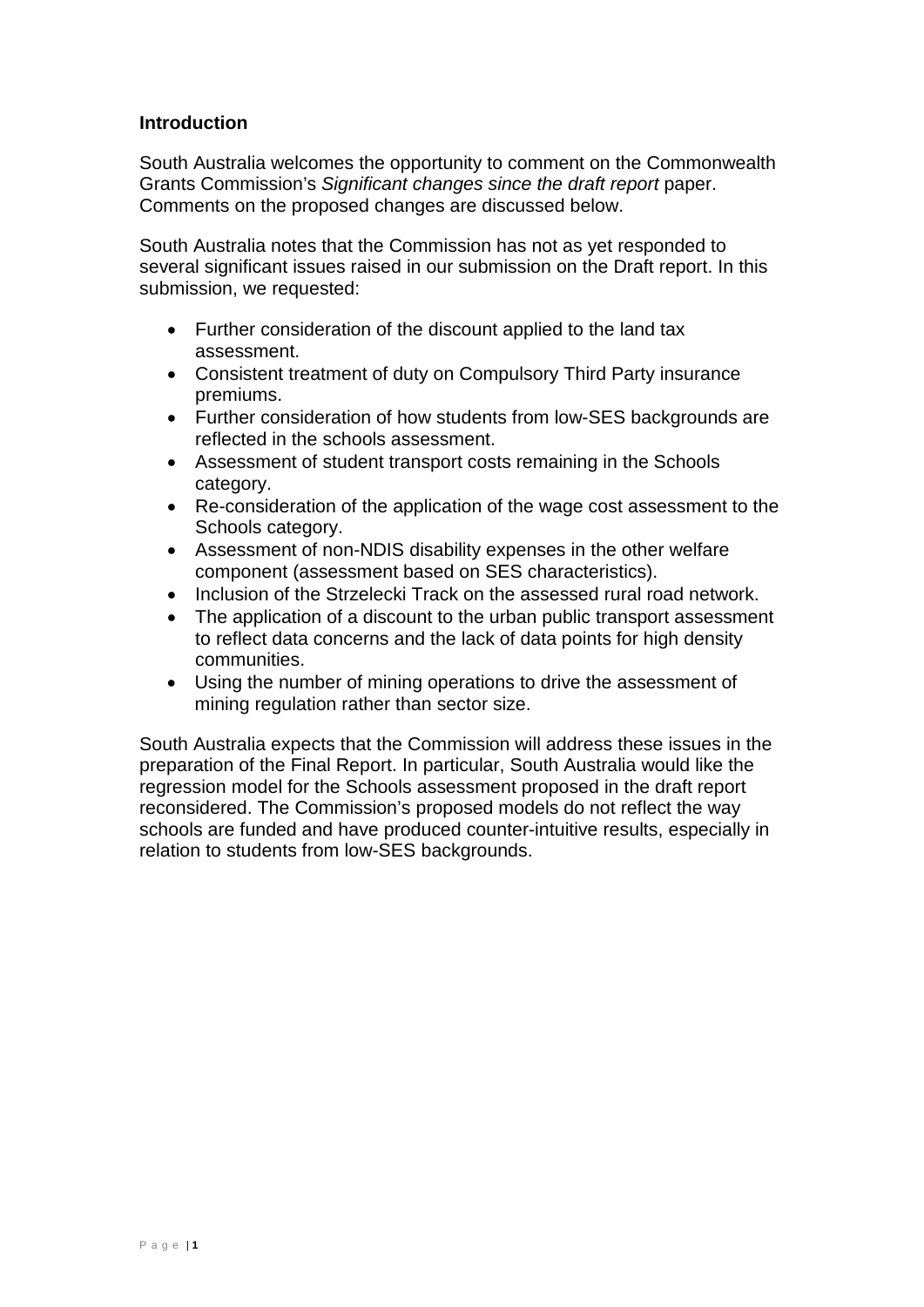### **Disaster recovery expenses**

South Australia understands that the assessment of natural disaster recovery expenses has been problematic due to uncertainty around states' responsibility for local government disaster recovery expenditure.

It is submission on the Draft Report, Queensland provided information that outlined the extent of Queensland Government support to local government for natural disaster recovery expenses and the context in which that support is provided.

Queensland stated that:

*The Commission needs to recognise state expenses for local government disaster recovery are non-discretionary:* 

- *the cost of recovery in disaster-prone states like Queensland is too high for local governments to bear through own-source revenue and there are no financially viable alternatives (e.g. borrowing or insurance)*
- *state governments are responsible if local governments cannot afford disaster recovery because they are state statutory bodies, and federal funding is contingent on state contributions under the DRFA*
- *a speedy recovery is necessary to minimise the impact of disasters and that requires significant capital injection from all levels of government.*

Queensland response to draft Report on the 2020 Methodology Review

Based on information supplied by the Commission, South Australia does not agree that state government contributions to local government are entirely non-discretionary.

The financial capacity of local government and its capacity to fund disaster recovery expenses is a major factor in determining the funding thresholds, eligibility requirements and payment mechanisms applied by state governments. The extent to which local governments have the fiscal capacity to co-fund disaster recovery expenses would vary greatly between local government areas depending on the size of councils, rateable values and fiscal position. The cost sharing arrangements in place in each jurisdiction reflect policy decisions on the level of cost that should (or can) be borne by each level of government.

The Queensland submission states that a number of local governments do not have the revenue bases to increase their own-source revenues, have limited ability to borrow and insurance is not always available for certain asset classes. However, these limitations would not apply equally to all local governments and in all states.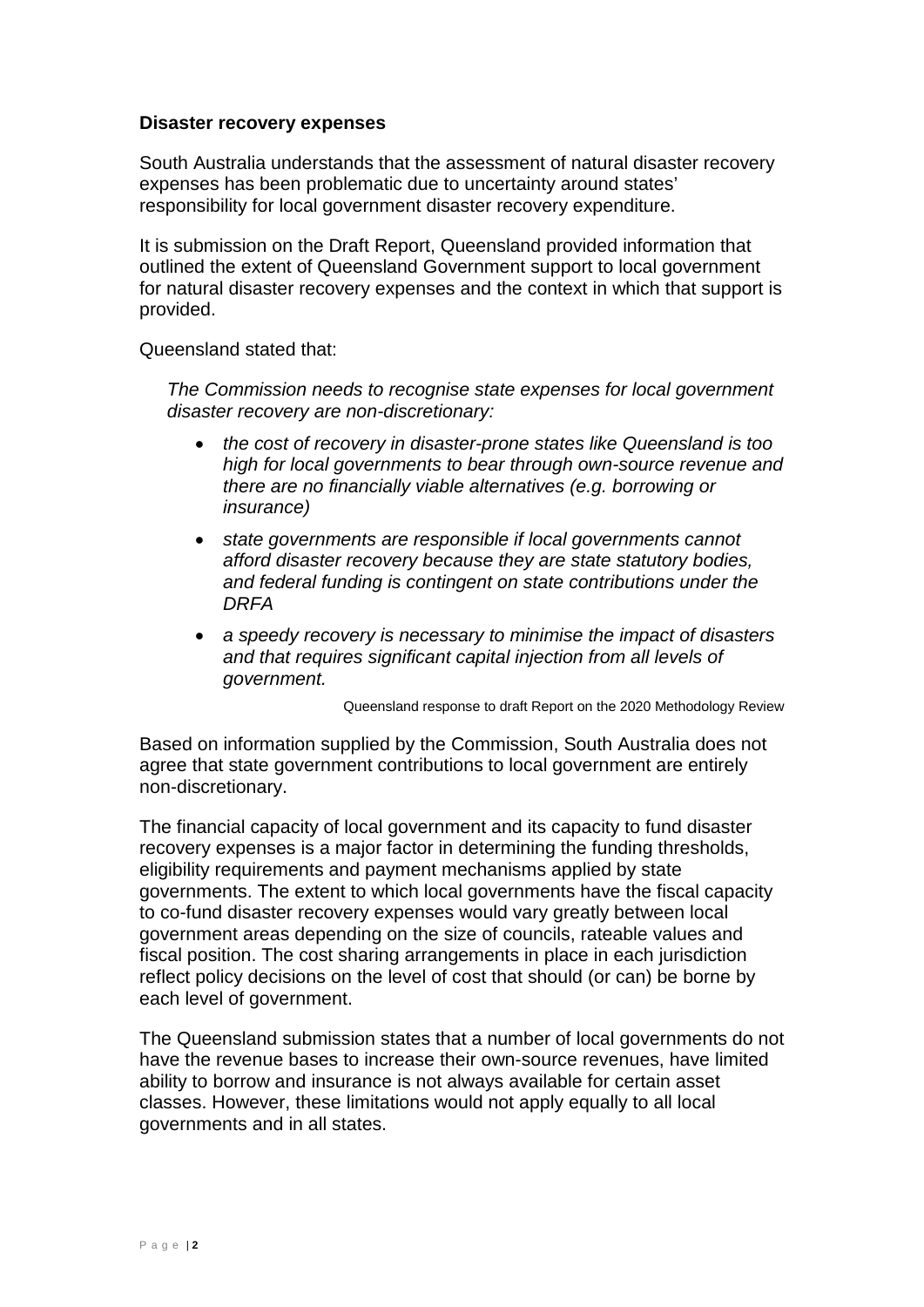South Australia believes that because state government contributions to local government disaster recovery expenses do have a discretionary element (ie policy determined), state funding should not be included in the assessment given that it is not possible to reflect differences in state policy choices from such an assessment. If the Commission proceeds with their inclusion it should consider the application of a significant level of discounting of the state contribution prior to the deduction of the assessed contribution from local government.

#### **Mining revenue**

South Australia has no concerns with retaining the assessment of grants in lieu of royalties in the mining revenue category.

#### **Welfare assessment**

South Australia does not support the Commission's intention to assess other welfare expenses on equal per capita (EPC) basis instead of using SES population characteristics.

Two of the significant expenditure areas incorporated in the other welfare category are assistance for homeless persons and prevention of domestic violence/support to victims of domestic violence.

Homelessness Australia in its *Homelessness and Poverty – Fact Sheet, January 2016* noted that:

*Poverty is an underlying cause of homelessness. The circumstances of poverty that can lead a person to become homeless include: having little money, debt, a lack of education, poor mental and physical health, disability, reliance on public housing, living in sub-standard accommodation and social exclusion.* 

In addition, the Australian Institute of Health and Welfare (AIHW) released *Australia's Welfare 2019* report in September this year which included the following statement:

"*People experiencing homelessness, and those at risk of homelessness, are among Australia's most socially and economically disadvantaged*."

This report then makes reference to the following:

"*Homelessness can be the result of many social, economic and health– related factors. Individual factors, such as low educational attainment, whether someone is working, experience of family and domestic violence, ill health (including mental health issues) and disability, trauma, and substance misuse may make a person more at risk of becoming homeless (Fitzpatrick et al. 2013)."*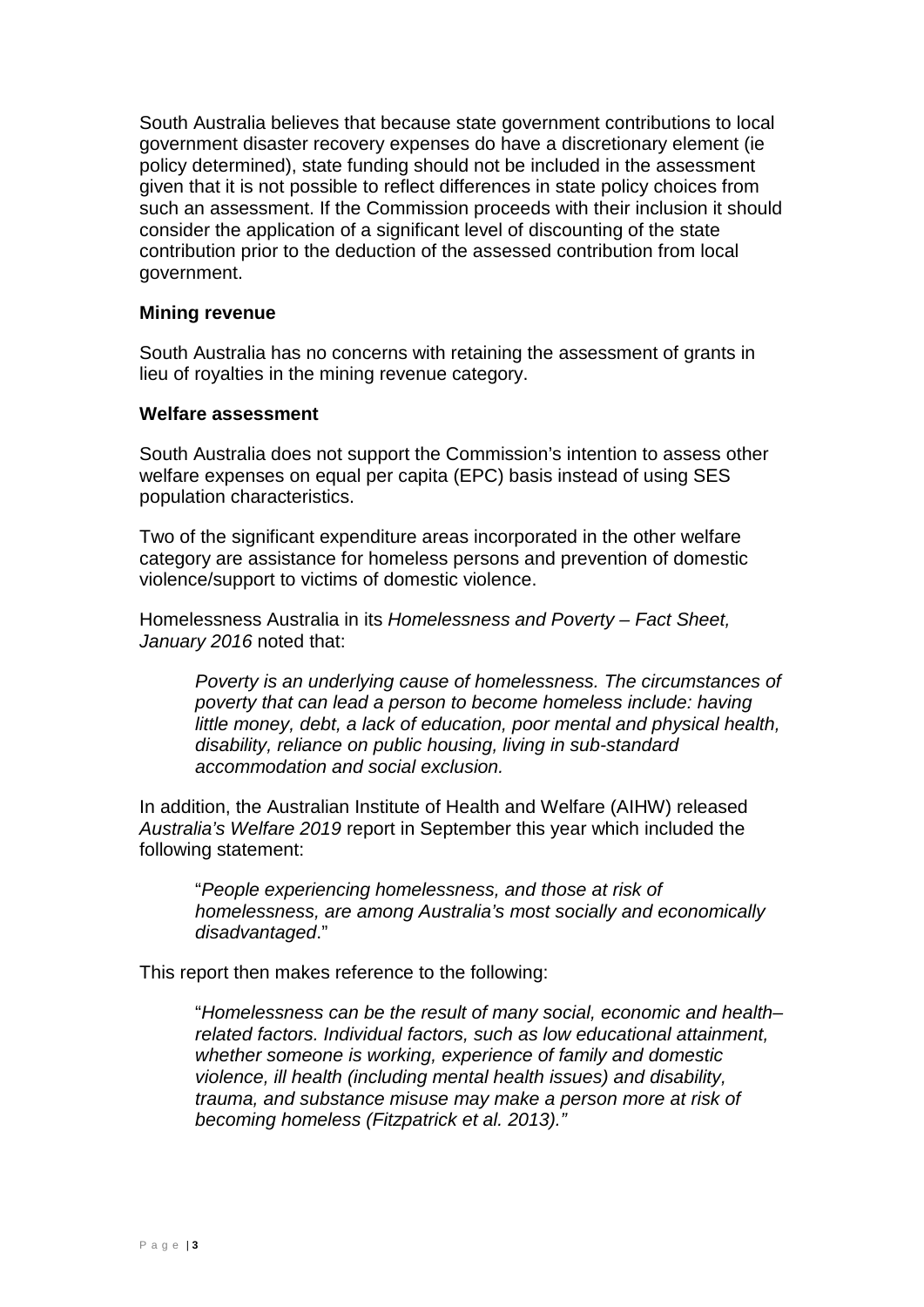The AIHW also releases an annual Specialist Homelessness Services (SHS) report. The national data tables from the 2017-18 report show that almost 40% of SHS clients aged 15 and over were not in the labour force and a further 48% were unemployed at the beginning of their support period.

This research and data clearly establishes a strong link between the incidence of homelessness and their socio-economic status. It is therefore appropriate to conclude that SES population characteristics will be a major driver of expenditure on assistance to homeless persons.

In relation to the prevalence of domestic violence and the need for expenditure on support services, Morgan & Chadwick (*Key issues in domestic violence*. Australian Institute of Criminology, 2009) noted that:

*There is no single cause or factor that leads to domestic violence. A number of risk factors have been identified as associated with perpetrators of domestic violence. These include age, low academic achievement, low income or exclusion from the labour market, social disadvantage and isolation and exposure to, or involvement in, aggressive or delinquent behaviour as an adolescent (Flood & Fergus 2008; NSW Office for Women's Policy 2008).* 

Again this leads to the conclusion that SES population characteristics are a driver of expenditure on domestic violence services.

An EPC assessment does not reflect the main underlying cause of homelessness and domestic violence assistance. South Australia believes that the Commission should retain using SES population characteristics as the basis for the assessment of other welfare expenses.

#### **Water subsidies**

South Australia does not have any concerns with the Commission's intention to broaden the definition of small communities (for the water subsidies) to include communities up to 3000 people (instead of 1000 people). We are also comfortable with the intention to remove the discount from the regional cost weight for small community water subsidies.

#### **Investment assessment**

South Australia notes the concerns raised by the Northern Territory about negative investment needs. The concept of negative investment needs implies that states can obtain a greater relative advantage from selling these assets compared to holding these assets. As noted in the discussion paper, there are situations where there is no effective market for certain assets in regional areas making disinvestment difficult. Interstate and regional differences in construction costs are unlikely to have an impact on the realisable value of such assets. Accordingly, South Australia is comfortable with the Commission's intention to not apply capital cost factors to negative assessed investment.